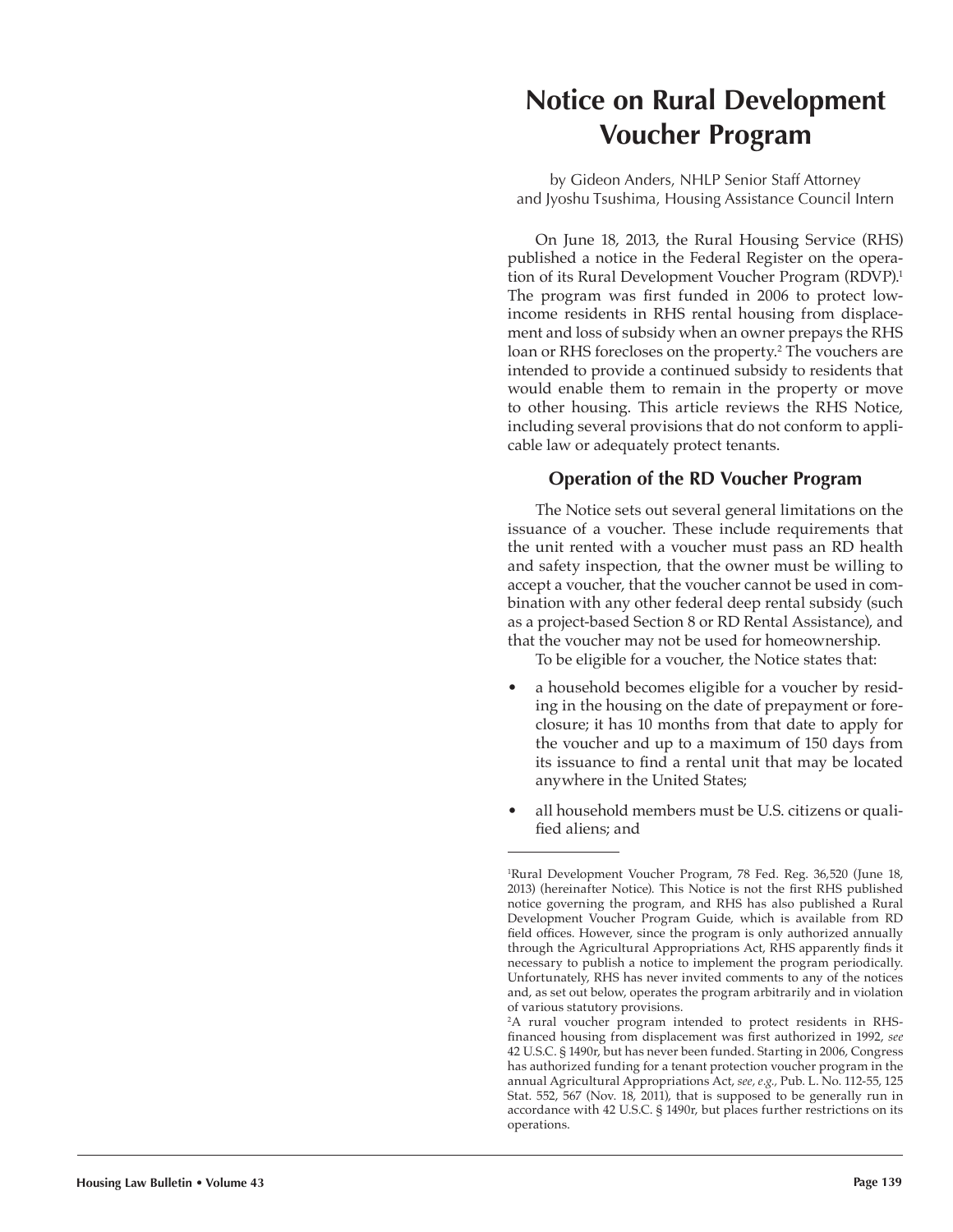• the household must, as of the date of prepayment or foreclosure, have income that does not exceed 80% of area median income.

Once a unit is leased by the household, RD will enter into a Housing Assistance Payment (HAP) contract with the owner that may only be funded retroactively for a term of 60 days.<sup>3</sup>

The amount of subsidy provided under the RD vouchers is limited by statute to the difference between the comparable market rent for the RD unit the household occupied and the household's former rent contribution as of the date of prepayment or foreclosure.<sup>4</sup> Once set, the voucher subsidy never changes regardless of rent increases or change in household size or income.<sup>5</sup>

A voucher is issued to the primary household tenant for a term of 12 months and is renewable, subject to appropriations, upon request on the same conditions as the original voucher.<sup>6</sup> According to the Notice, vouchers are not transferable to any other household member, except in the case of the voucher holder's death or involuntary household separation, such as the incarceration of the voucher holder or transfer of the voucher holder to an assisted living or nursing facility, in which case it can be transferred to another tenant on the voucher holder's lease.<sup>7</sup>

There are numerous significant problems with the RHS Notice in that it fails to conform to several statutory requirements and, in certain instances, arbitrarily penalizes voucher-eligible tenants. The balance of this article will address these issues.

#### **Immigration Status**

The Notice places illegal status and verification requirements on immigrant families who are applying for vouchers. While purporting to conform to Section 214 of the Housing and Community Development Act of 1980,<sup>8</sup> which places restrictions on who is eligible to receive assistance under various federal housing programs including RDVP, the Notice, in fact violates that law. As already noted, the Notice requires every household member to be a U.S. citizen, a U.S. non-citizen national or a qualified alien. Under Section 214, however, only one household member needs to be a citizen or one of six categories of legally admitted persons. When not all household members qualify for assistance, Section 214 mandates that the assistance provided to the household be prorated based on the number of individuals in the household for whom

eligibility has been established.<sup>9</sup> Because the Notice does not allow a household with *any* unqualified persons to secure a voucher, does not provide for proration of assistance, and requires status verification of all household members, it clearly violates Section 214 and should not be enforceable.

Since publication of the Notice, agency staff has admitted that it does not conform to Section 214 and has stated that RD intends to publish a new notice this year that will conform to the statute.<sup>10</sup> Agency staff did not, however, state when it would publish that notice nor that it would not enforce the immigration status provisions until a new notice is published. In fact, there is no reason why the agency cannot immediately suspend all status determinations pending publication of a new notice that conforms to Section 214. It did so in 2005 when it established a similarly illegal citizenship requirement for eligibility to reside in the RD multi-family rental housing program.11 Moreover, the process is much simpler in this case because the agency does not need to advise each multi-family landlord that the status and verification provisions are unenforceable. It simply needs to advise agency staff and the private contractor it has engaged to conduct voucher eligibility determinations.

### **Wait Time to Receive Vouchers**

Under the Notice, it is practically impossible for at least some residents to receive voucher payments in time to avoid interim rent increases at the prepaid or foreclosed development or paying the full rent at another location. This is because RD is not required to notify residents living in a development that is prepaid or foreclosed upon of their voucher eligibility until 90 days *after* the date of prepayment or foreclosure.12 Thereafter, once the tenant submits all the information necessary to determine her eligibility, RD has 30 days to issue the voucher, and, after the resident has located a rental unit and has submitted to RD a formal Request for Tenancy Approval, the agency has 30 days to conduct the necessary inspection. It then has an unspecified period in which to enter into the HAP contract with the landlord. Under this timeline (which does not include the time for the applicant to complete and send the voucher request form or to locate and lease a unit), it may take, at least, up to 150 days to actually complete the process. If the tenant needs housing before that time, the tenant may execute a lease before all the steps have been completed; however, RD will not pay the resident's rent subsidy retroactively for more than a period of 60 days before the HAP contract has been executed.<sup>13</sup>

<sup>3</sup> 78 Fed. Reg. 36,521, ¶ a. (hereinafter the citation will be limited to the Federal Register page and paragraph).

<sup>4</sup> Consolidated and Further Continuation Appropriations Act of 2013, Pub. L. No. 113-6 (Mar. 26, 2013).

<sup>5</sup> Pg. 36,522-23, ¶ e.

<sup>6</sup> *See* pg. 35,623, ¶ g.

<sup>7</sup> *Id.* 8 42 U.S.C. § 1436a.

<sup>9</sup> 42 U.S.C. § 1436a (d)(6).

<sup>&</sup>lt;sup>10</sup>RHS' admission came in an e-mail exchange between Gideon Anders of the National Housing Law Project and Stephanie White from RHS. <sup>11</sup>70 Fed. Reg. 8503 (Feb. 22, 2005).

<sup>12</sup>Pg. 36,522, ¶¶ b and d.

 $^{13}Id.$  ¶ d.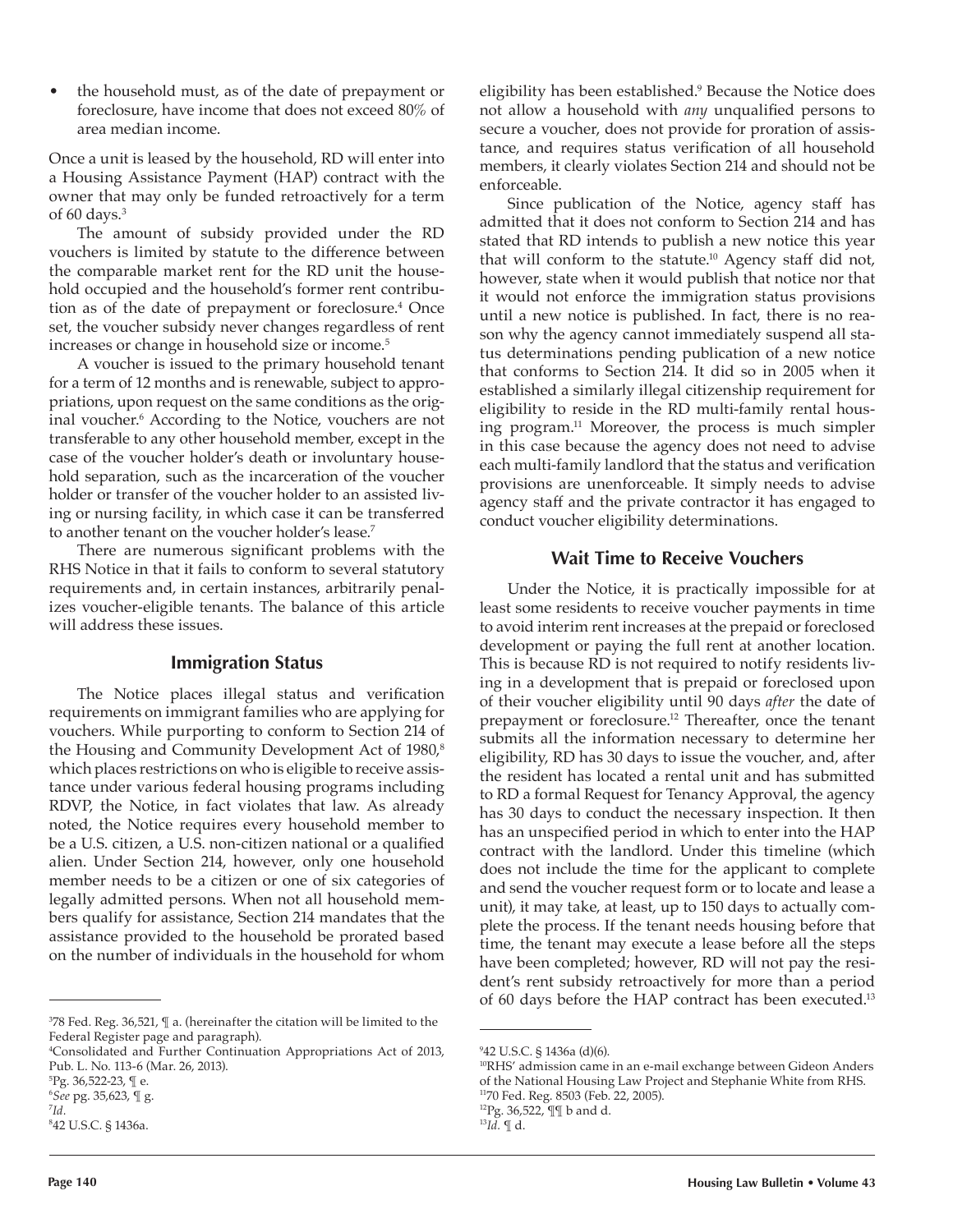Thus, it is very likely that some residents, whether or not they are dislocated, will have to pay full rent for some period of time. Clearly, this is a hardship for very lowincome and senior households who simply cannot afford to pay market rents.

RD justifies this timeline on the basis of its claim that a resident does not become eligible for a voucher until the date of prepayment or foreclosure.<sup>14</sup> While this is true, there is no reason why RD cannot start the voucher issuance process earlier. For example, it could inform residents of their potential voucher eligibility before the prepayment or foreclosure date and even accept a voucher application before that time. It can then issue the voucher as of the date of prepayment or foreclosure and thereby save up to 120 days in its current timeline.

## **Transferability and the Violence Against Women Act**

The Notice allows vouchers to be transferred to another household member only if the voucher holder is involuntarily separated from the unit.15 Curiously, the only examples of involuntary separation given are death, incarceration, and transfer to an assisted living or nursing home facility.<sup>16</sup> While it is unclear from these examples whether or not divorce or separation is included, it clearly should be. Moreover, a voucher should be transferable when a domestic violence abuser is evicted from the household and the survivor is allowed to stay.

When Congress recently extended the Violence Against Women Act (VAWA), it extended the act's coverage to most of the RHS housing programs.<sup>17</sup> Unfortunately, it did not explicitly extend it to the RD voucher program and the Notice makes no mention of VAWA or any rights of victims of domestic violence. Notwithstanding this omission, tenants who are subsidized under the RDVP enjoy the benefits of VAWA for two reasons. First, RD has chosen to use the Department of Housing and Urban Development Section 8 HAP contract<sup>18</sup> to enter into subsidy payment agreements with landlords. Part C of that agreement sets out VAWA tenant protections that are enforceable by victims. This includes the right of the victim to remain in the unit and allow the landlord to evict the abuser. In other words, the VAWA protections in the HAP contract clearly extend beyond the transfer provisions set out in the Notice.

Second, the appropriations legislation creating the voucher program directs RD to operate the program to

<sup>18</sup>Form HUD 52641 (Aug. 2009).

the maximum extent practicable consistently with the regulations and administrative guidances adopted by HUD for the Section 8 program.<sup>19</sup> Since that program has protections for victims of domestic violence, they should also be extended to RD voucher holders.

## **Move by Voucher Holder**

The Notice is silent on whether a voucher holder who has leased a unit can move elsewhere at the end of the lease term. Practically, this requires RD to inspect a new unit and enter into a new HAP contract. While this is not a significant burden, it is not clear whether the agency is prepared to do so. Clearly, there is nothing in the authorizing statute that authorizes RD to refuse to renew a voucher if a resident moves. Moreover, to the extent that RD has an obligation to conform to HUD's administration of the Section 8 program, voucher holders should be able to challenge any refusal by RD to renew a voucher under these circumstances.

## **Prepaying Owner's Agreement to Accept Vouchers**

RHS takes the position that prepaying owners are not required to accept vouchers and that the agency cannot force them to do so because the owners, after prepayment, are no longer controlled by the agency.<sup>20</sup> This position is not consistent with the purpose of the voucher program, which was intended to protect residents from displacement, and is also not consistent with other restrictions, such as a perpetual prohibition on discrimination, that RD maintains on all developments that it finances. Unfortunately, the statutory language in the RD voucher program authorizing legislation is not as strong as that in the HUD Enhanced Voucher program,<sup>21</sup> and it is not clear whether prepaying owners can be forced to accept vouchers under the RD program. It is likely that this deficiency can only be remedied by Congress.

## **Availability of Voucher Funding**

The Notice also misstates the period of authority and funding levels set for the voucher program. The Notice states, "The 2013 Act only provides authority and funding levels for the Rural Development Voucher program through March 27, 2013."<sup>22</sup> In fact, the Consolidated and Further Continuing Appropriations Act of 201323 extends funding for the voucher program until the end of the fiscal year, September 30, 2013. RD acknowledges

<sup>14</sup>*See* note 10, *supra*.

 $^{15}{\rm Pg}.$  36,523,  $\mathbb {T}$ g.

 $^{16}Id.$ <sup>17</sup>Violence Against Women Reauthorization Act of 2013, Pub. L. No. 113-4, 127 Stat. 54, 101 (2013), § 601, *available at* http://www.gpo.gov/ fdsys/pkg/PLAW-113publ4/pdf/PLAW-113publ4.pdf (to be codified at 42 U.S.C. § 14043e-11(a)(3)(I)).

<sup>19</sup>Pub. L. No. 112-55, 125 Stat. 552, 567 (Nov. 18, 2011).

<sup>20</sup>*See* note 10, *supra*.

<sup>21</sup>*See Feemster v. BSA Limited Partnership*, 548 F.3d 1063 (D.C.Cir. Nov. 14, 2008).

<sup>22</sup>Pg. 36,521.

<sup>&</sup>lt;sup>23</sup>Consolidated and Further Continuing Appropriations Act, 2013, Pub. L. No. 113-6, 127 Stat. 198 (Mar. 26, 2013).